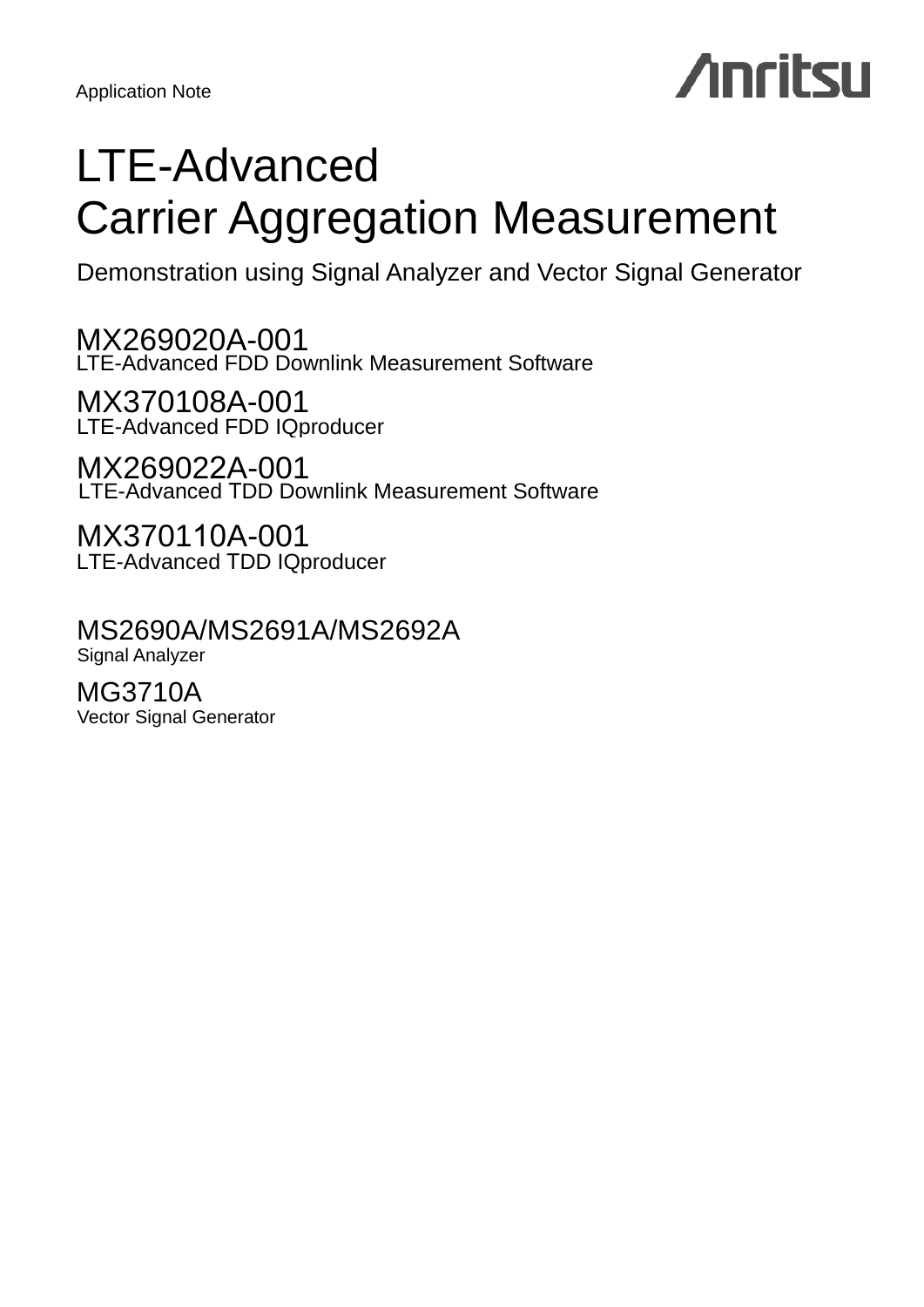## **Introduction**

This document explains the procedure for outputting LTE-Advanced carrier-aggregation downlink signals from a vector signal generator and measurement of the signal modulation accuracy and power with a signal analyzer.

The aim of this guide is to provide an understanding of the following items:

- The procedure and operation methods for simulating a base station outputting both in-band continuous carriers (intra-band) and discontinuous carriers between bands (inter-band) using the MG3710A Vector Signal Generator.
- The procedure for measuring the signals of a base station outputting both in-band continuous carriers and discontinuous carriers between bands using the MS269xA Signal Analyzer.
- The procedure for batch measurement and display of the modulation accuracy and spectrum results for each band/carrier using the MS269xA Signal Analyzer to improve measurement efficiency.

## **Preparations**

Prepare the following equipment and software for the demonstration.

|                            | MG3710A Vector Signal Generator (Firmware Ver. 2.00.02 or newer)                                                            |
|----------------------------|-----------------------------------------------------------------------------------------------------------------------------|
| Opt-032<br>Opt-062         | 1stRF 100 kHz to 2.7 GHz (Opt-034, -036 also OK)<br>2ndRF 100 kHz to 2.7 GHz (Opt-064, -066 also OK)                        |
|                            |                                                                                                                             |
| MX370108A                  | LTE IQproducer                                                                                                              |
| MX370108A-001              | LTE-Advanced FDD Option                                                                                                     |
| Or<br>MX370110A            | LTE TDD IQproducer                                                                                                          |
| MX370110A-001              | LTE-Advanced TDD Option                                                                                                     |
|                            |                                                                                                                             |
| Opt-077                    | MS2690A/MS2691A/MS2692A/MS2830A Signal Analyzer (Firmware Ver. 5.05.00 or newer)<br>Analysis Bandwidth Extension to 62.5MHz |
| Opt-078                    | Analysis Bandwidth Extension to 125MHz                                                                                      |
|                            |                                                                                                                             |
| MX269020A                  | <b>LTE Downlink Measurement Software</b>                                                                                    |
| MX269020A-001<br>Or        | LTE-Advanced FDD Downlink Measurement Software                                                                              |
| MX269022A                  | LTE TDD Downlink Measurement Software                                                                                       |
| MX269022A-001              | LTE-Advanced TDD Downlink Measurement Software                                                                              |
| <b>RF Cable</b>            | 3 pcs                                                                                                                       |
| <b>Two-Signal Combiner</b> | 1 pc                                                                                                                        |

To simplify the operations described in this application note, the cable attenuation settings and calibration procedures are omitted. To measure more accurately, refer to the operation manual and add the required procedures.

Unless otherwise noted, the description of following procedures and figures is for LTE FDD measurement. The procedures for LTE TDD measurement are similar as for LTE FDD measurement. This document complements the procedures especially for LTE TDD measurement.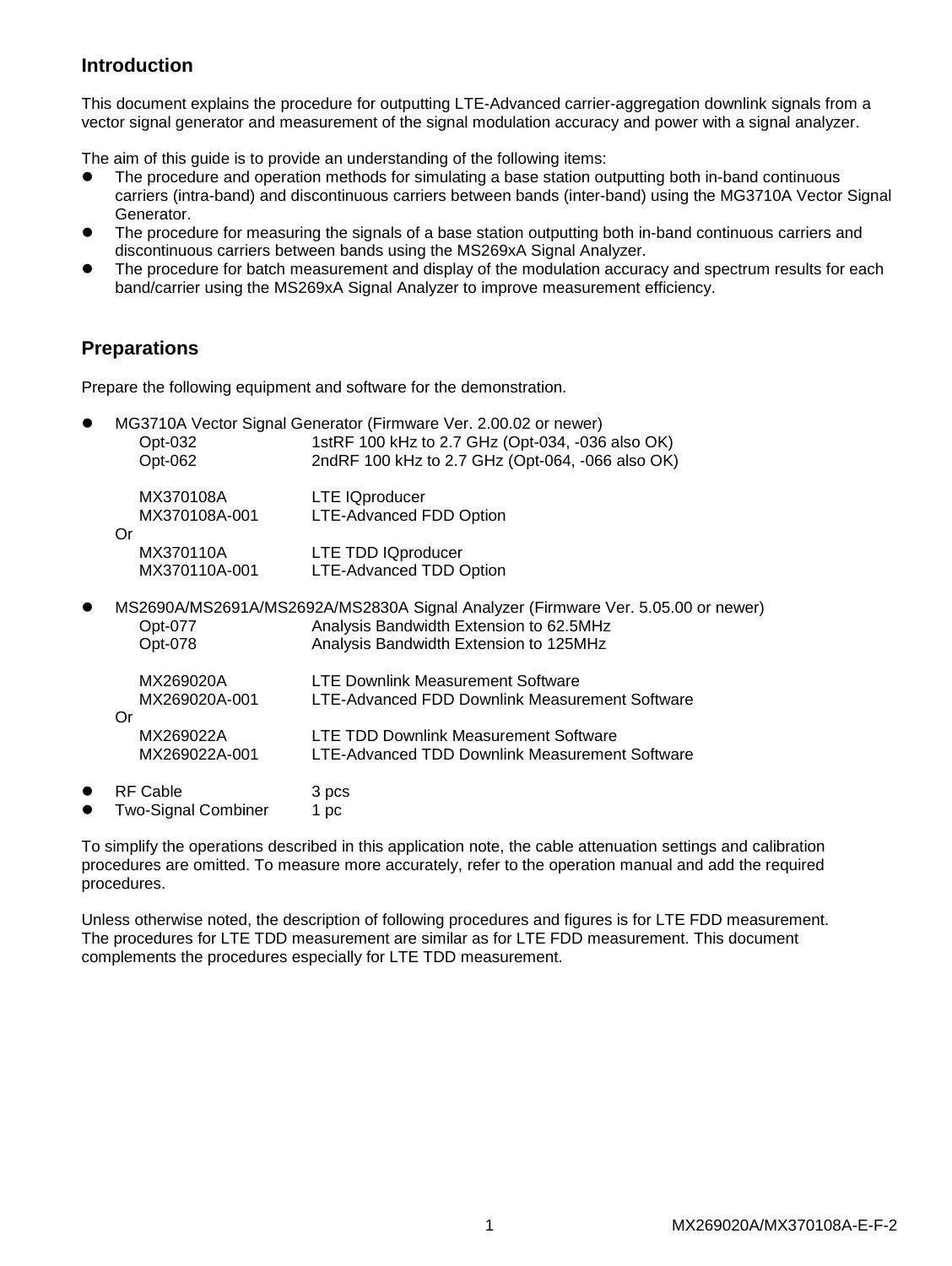## **Overview of Carrier Aggregations**

Carrier Aggregation (CA) is a technique to occupy wider transmission bandwidth for increasing communication speed, capacity and quality by aggregating multiple carriers. CA can be used for both FDD and TDD. The downlink and uplink can be configured completely independently. One of aggregated carriers is called Component Carrier (CC). With a maximum of five component carriers, the maximum aggregated bandwidth is 100 MHz.



*Fig. 1. Carrier Aggregation*

The three types of CA are defined by configuration of component carriers, which are Intra-band contiguous CA, Intra-band non-contiguous CA, and Inter-band non-contiguous CA.

Intra-band contiguous CA allocates multiple component carriers contiguously within the same operating band. Intraband contiguous CA does not permit another carrier to transmit inside of component carriers of contiguous CA. Intra-band contiguous CA is applicable when an operator acquires contiguous bandwidth wider than 20 MHz and it is available for the transmission or reception.

Intra-band non-contiguous CA allocates multiple component carriers with some gaps for other carriers in an operating band. Intra-band non-contiguous CA is valuable for an operator acquires only intermittent bandwidths in an operating band, or when there are some bandwidths for any other system inside of LTE bandwidth.

Inter-band non-contiguous CA aggregates component carriers belong to different operating bands. Inter-band noncontiguous CA can activate separate operating bands to increase communication capacity for a specific data stream.



*Fig. 2. Different type of CA allocation*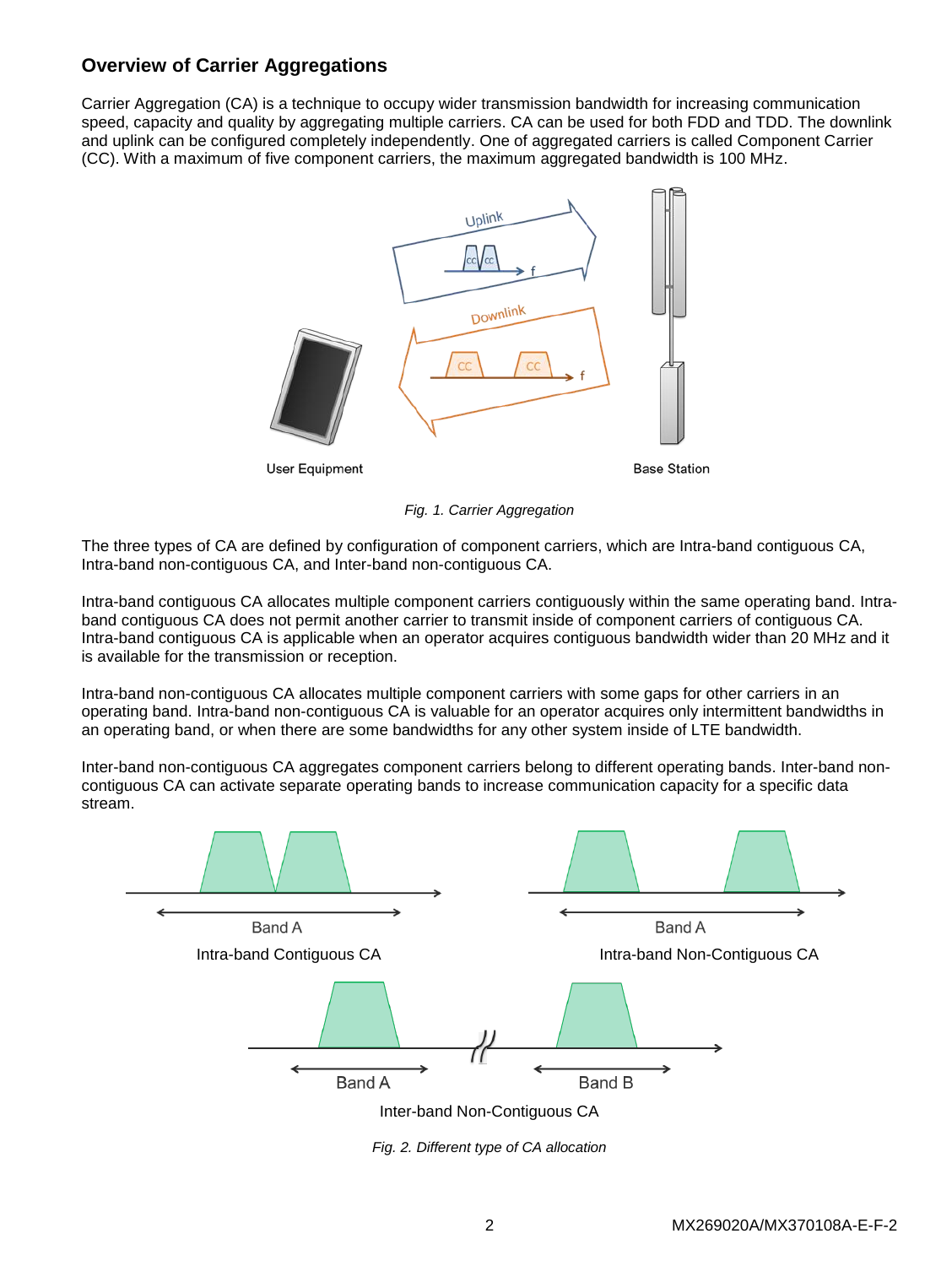## **Measuring Five Continuous Intra-band Carrier Aggregations**

This demonstration measures five component carriers (CC) arranged continuously within one band.

|                                     | Parameter               | Value       |
|-------------------------------------|-------------------------|-------------|
| Common Settings for<br>Each Carrier | Test Model              | $E-TM1.1$   |
|                                     | <b>Bandwidth</b>        | 20 MHz      |
| Carrier 0 (CC #0)                   | <b>Frequency Offset</b> | $-39.6$ MHz |
|                                     | Cell ID                 |             |
| Carrier 1 (CC #1)                   | <b>Frequency Offset</b> | $-19.8$ MHz |
|                                     | Cell ID                 | 2           |
| Carrier 2 (CC #2)                   | <b>Frequency Offset</b> | 0 MHz       |
|                                     | Cell ID                 | 3           |
| Carrier 3 (CC #3)                   | <b>Frequency Offset</b> | +19.8 MHz   |
|                                     | Cell ID                 | 4           |
| Carrier 4 (CC #4)                   | <b>Frequency Offset</b> | +39.6 MHz   |
|                                     | Cell ID                 | 5           |

*Table 1. Main Parameters of Created Waveform Pattern (Intra-band Continuous 5 Carrier Aggregation)*



*Fig. 3. Five Intra-band Continuous Carrier Aggregations*

Set-up the instruments as shown in the diagram below.



*Fig. 4. Connection Setup (5 Intra-band Continuous Carrier Aggregations)*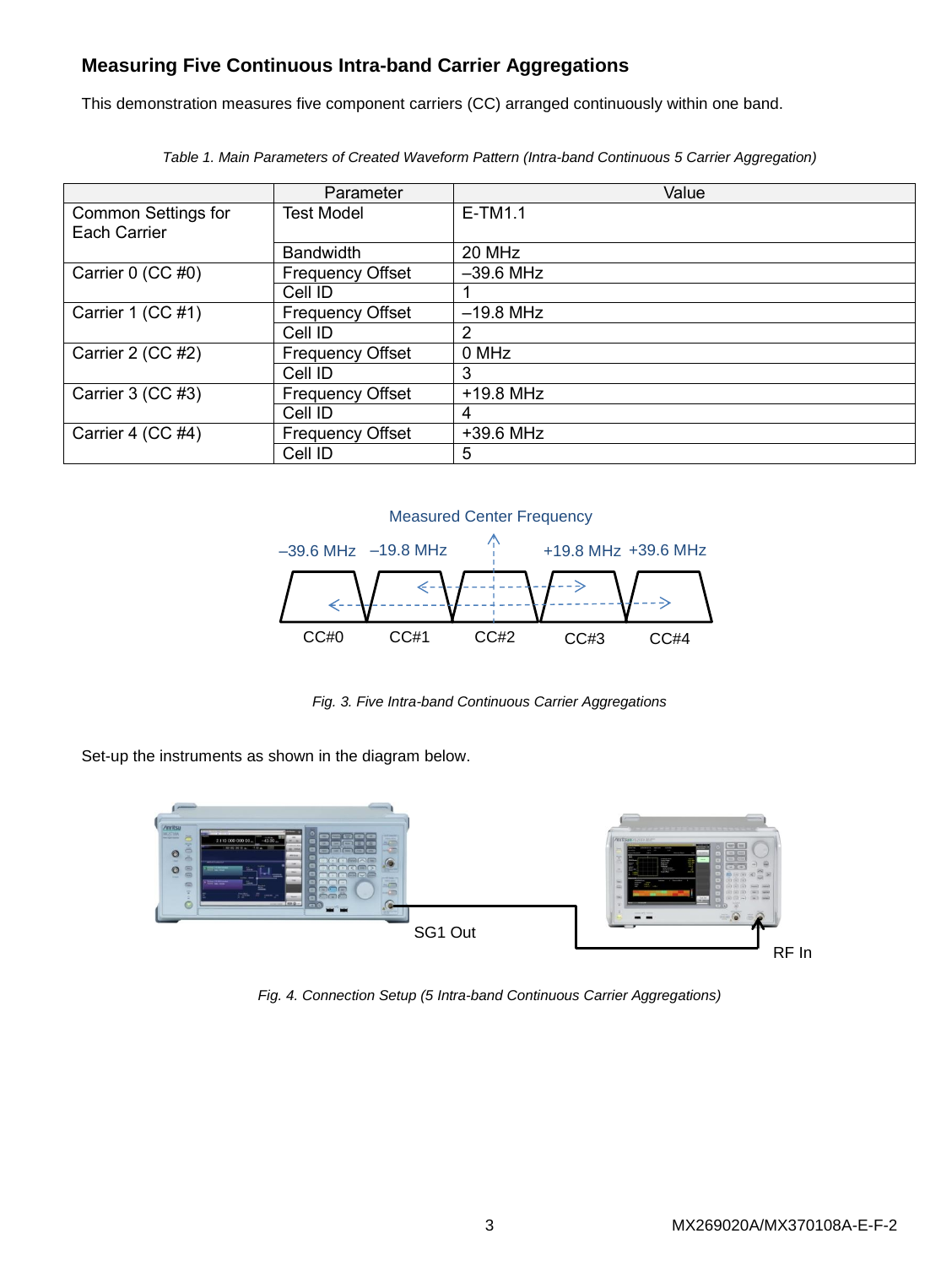## *Signal Generation and Output: Vector Signal Generator Operations*

Use IQproducer in the MG3710A to create the output signal waveform pattern. The MG3710A Vector Signal Generator operation procedure is described below.

### [Procedure]

- 1. Press [Preset]  $\rightarrow$  [F3] Preset All.
- 2. Press [IQpro] to start IQproducer.
- 3. Press [LTE FDD] ([LTE TDD] for TDD) at the System (Cellular) tab to start LTE IQproducer.
- 4. Set System to LTE-Advanced.
- 5. Set Carrier Aggregation Mode to Intra-band.
- 6. Put a check mark in each Status checkbox for Component Carrier.
- 7. Press [E-TM1.1] for Component Carrier 0. Set Bandwidth to 20 MHz and Cell ID to 1 and press [OK]. Set Freq Offset for Component Carrier 0 to –39.6 MHz.
- 8. Press [E-TM1.1] for Component Carrier 1. Set Bandwidth to 20 MHz and Cell ID to 2 and press [OK]. Set Freq Offset for Component Carrier 1 to –19.8 MHz.
- 9. Press [E-TM1.1] for Component Carrier 2. Set Bandwidth to 20 MHz and Cell ID to 3 and press [OK]. Set Freq Offset for Component Carrier 2 to 0 MHz.
- 10. Press [E-TM1.1] for Component Carrier 3. Set Bandwidth to 20 MHz and Cell ID to 4 and press [OK]. Set Freq Offset for Component Carrier 3 to +19.8 MHz.
- 11. Press [E-TM1.1] for Component Carrier 4. Set Bandwidth to 20 MHz and Cell ID to 5 and press [OK]. Set Freq Offset for Component Carrier 4 to +39.6 MHz.

|                                                   | <b>Easy Setup (LTE FDD)</b>                       |              |                         |                      |               |                                                |                     |                   |               | $\mathbf{x}$                      |  |  |  |
|---------------------------------------------------|---------------------------------------------------|--------------|-------------------------|----------------------|---------------|------------------------------------------------|---------------------|-------------------|---------------|-----------------------------------|--|--|--|
|                                                   |                                                   |              | M.                      | $\frac{1}{\sqrt{2}}$ | <b>VE</b>     | $\mathbb{R}$                                   | $\overline{M}$      | $\mathcal{R}$     | 冈<br>圃        | Normal Setup                      |  |  |  |
|                                                   | System                                            | LTE-Advanced |                         |                      |               | 오╙▶<br>Test Type<br>BS Test/E-UTRA Test Models |                     |                   |               |                                   |  |  |  |
| Common-<br>Intra-band<br>Carrier Aggregation Mode |                                                   |              |                         |                      |               |                                                |                     |                   |               |                                   |  |  |  |
|                                                   | Bandwidth<br>Component Carrier<br>Status<br>(MHz) |              |                         |                      |               | Gain<br>(dB)                                   | Freq Offset<br>(MH) | Phase<br>$(\deg)$ | Delay<br>(Ts) | <b>ES Test/E-UTRA Test Models</b> |  |  |  |
|                                                   | $\mathbf{0}$                                      |              | $\overline{\mathbf{v}}$ | 20                   | 1             | 0.00                                           | $-39.6000$          | $\circ$           | $\circ$       | E-TM1.1                           |  |  |  |
|                                                   | $\overline{1}$                                    |              | N                       | 20                   | $\mathfrak z$ | 0.00                                           | $-19.8000$          | $\circ$           | 0             | E-TM1.1                           |  |  |  |
|                                                   | $\mathbf{2}$                                      |              | $\overline{\mathbf{v}}$ | 20                   | 3             | 0.00                                           | 0.0000              | $\circ$           | 0             | E-TM1.1                           |  |  |  |
|                                                   | 3                                                 |              | $\overline{\mathbf{v}}$ | 20                   | 4             | 0.00                                           | +19.8000            | 0                 | $\circ$       | E-TM1.1                           |  |  |  |
|                                                   | $\overline{4}$                                    |              | $\overline{\mathbf{v}}$ | 20                   | 5             | 0.00                                           | +39.6000            | $\mathbb O$       | $\mathbf 0$   | E-TM1.1                           |  |  |  |
|                                                   | Pattern Setting                                   |              |                         |                      |               |                                                |                     |                   |               |                                   |  |  |  |
|                                                   | Package                                           |              | LTE-A_FDD               |                      |               |                                                |                     |                   |               |                                   |  |  |  |

*Fig. 5. IQproducer Settings (5 Intra-band Continuous Carrier Aggregations)*

- 12. Press [Calculation & Play].
- The package name is LTE-A\_FDD ("LTE-A\_TDD" for TDD) and the pattern name is 5CCs\_E-TM. 13. When the Select SG window is displayed, select SG1.
- \*To shorten the demonstration time, we recommend pre-creating the waveform.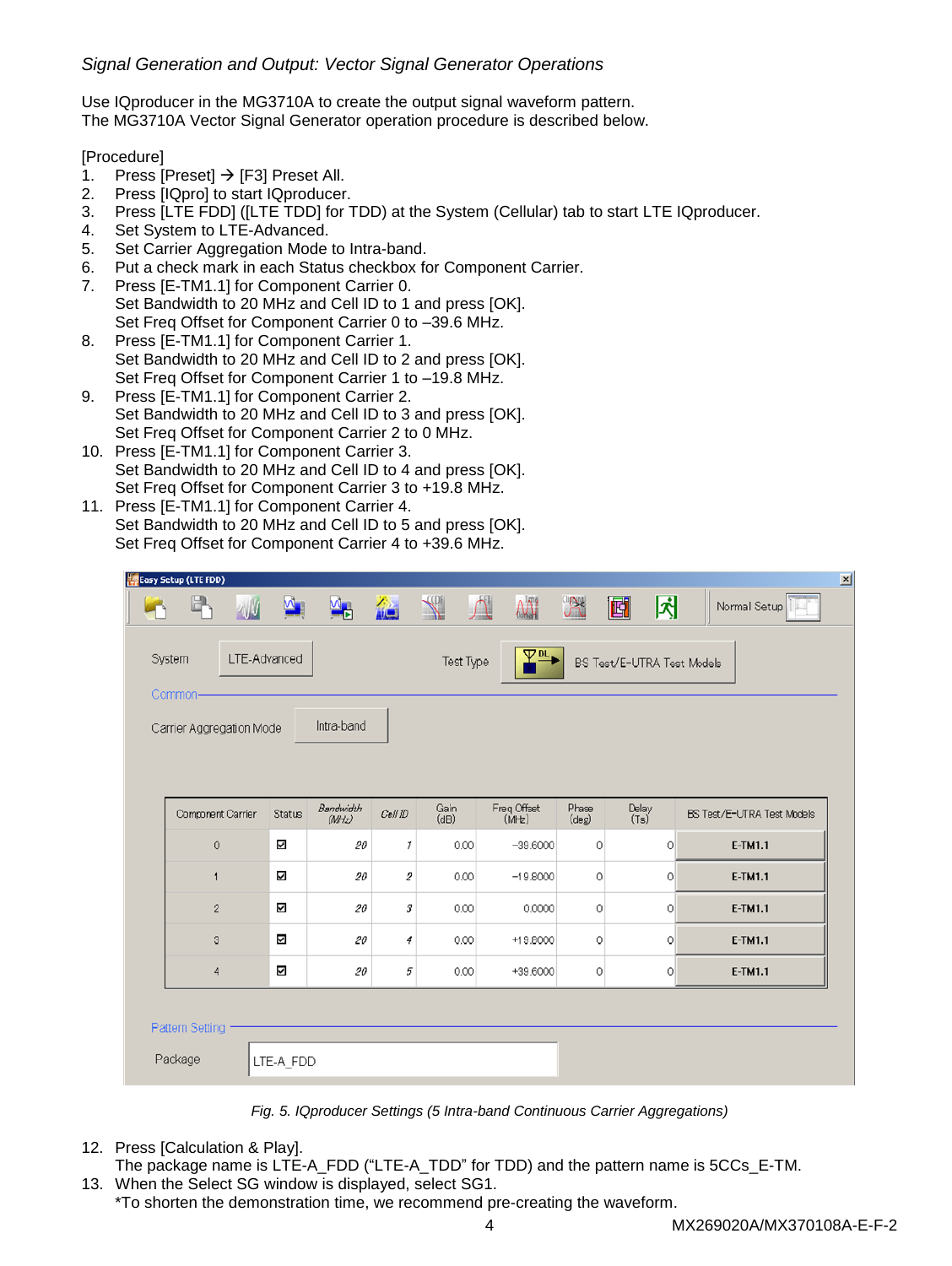- 14. Press [SG1] after waveform creation completes.
- 15. Press [Frequency] and set the center frequency to 2110 MHz.
- 16. Press [Level] and set the output level to –10 dBm.
- 17. Press  $[I/Q] \rightarrow [F3]$  Internal Channel Correction to set On.
- 18. Press  $[I/Q] \rightarrow [F6]$  Wideband to set On. \*Steps 17 and 18 set the priority of the MG3710A Vector Signal Generator output signal intra-band characteristics.
- 19. Press RF Output [Mod On/Off] and [On/Off] to output the modulation signal.

## *Signal Analyzer Operations*

The signal analyzer measurement procedure is described below.

[Procedure]

- 1. Press [Application Switch] and select [3GLTE Downlink] (LTE-TDD Downlink for TDD).
- 2. Press [Preset]  $\rightarrow$  [F1] Preset.
- 3. Press [Measure]  $\rightarrow$  [ $\rightarrow$ ] (Function Menu page 2)  $\rightarrow$  [F1] Batch Measurement.
- 4. Press [F1] Batch Settings.
- 5. Press [F2] Band Settings.
- 6. Set the Band Settings parameters as follows:
	- Band #0 Checked
	- Band #0 Carrier Frequency 2110 MHz
	- Band #0 OBUE Standard Wide BS Cat. A 1-3G
	- Band #0 Contiguous Mode On
	-
- 7. Press [F3] Component Carrier Settings.
- 8. Set the Component Carrier Settings parameters as follows:
- Band #1, #2 Unchecked • CC #0, 1, 2, 3, 4 Checked • CC #0 Frequency Band Band #0 CC #0 Frequency Offset –39.6 MHz • CC #0 Bandwidth 20 MHz • CC #0 Test Model E-TM1.1 • CC #1 Frequency Band Band #0 CC #1 Frequency Offset –19.8 MHz CC #1 Bandwidth 20 MHz • CC #1 Test Model E-TM1.1 • CC #2 Frequency Band Band #0 CC #2 Frequency Offset 0 MHz CC #2 Bandwidth 20 MHz • CC #2 Test Model E-TM1.1 • CC #3 Frequency Band Band #0 CC #3 Frequency Offset +19.8 MHz • CC #3 Bandwidth 20 MHz • CC #3 Test Model E-TM1.1 • CC #4 Frequency Band Band #0 CC #4 Frequency Offset +39.6 MHz • CC #4 Bandwidth 20 MHz • CC #4 Test Model E-TM1.1
- 9. Press [F7] Set.
- 10. Press [Single] to start measurement.

The measurement results for each band are displayed at the top of the screen and the measurement results for each component carrier are displayed at the bottom.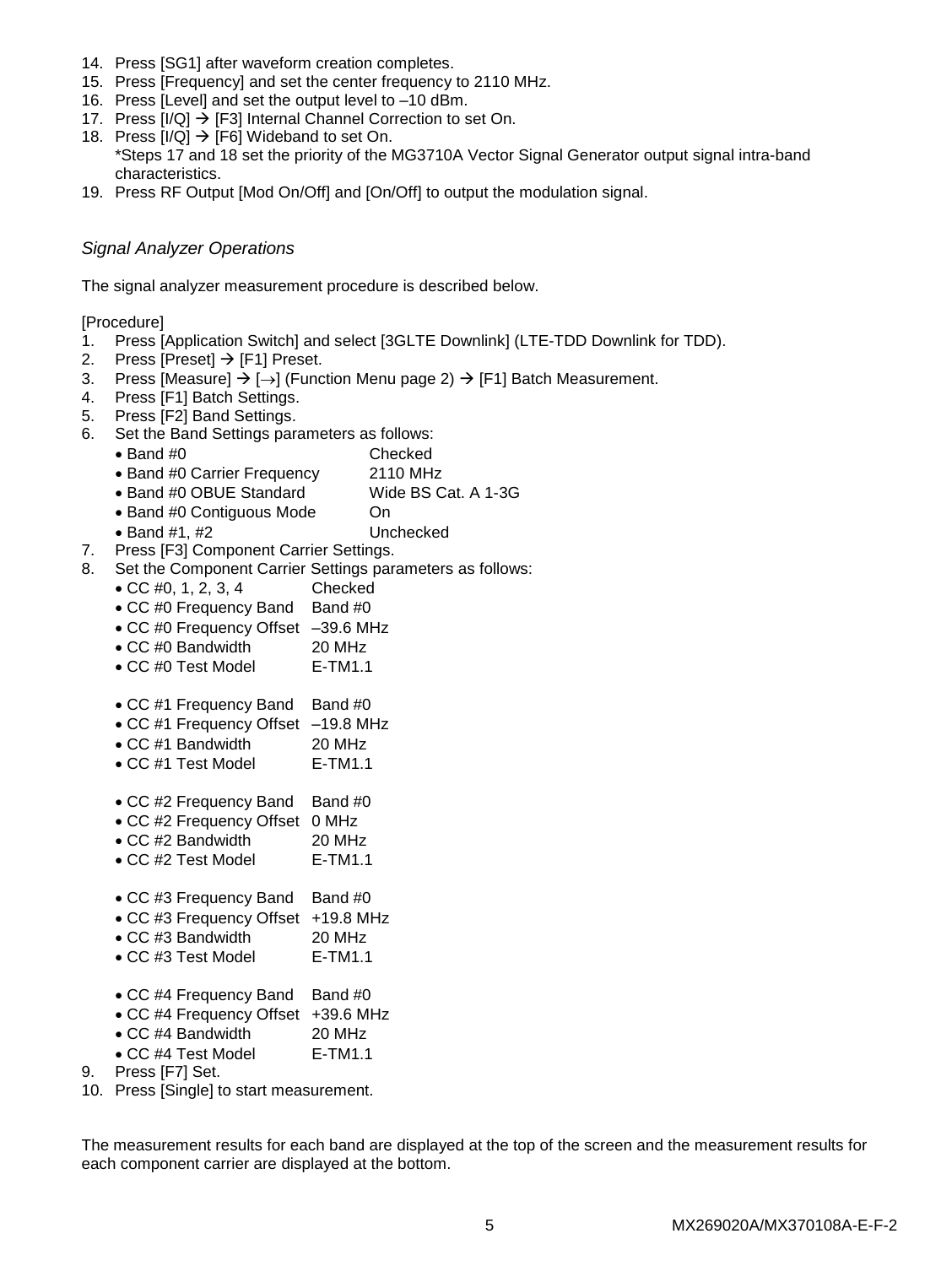| $\Lambda$ MS2692A<br><b>3GLTE Downlink</b> |             |             |             |             |           | $\Box$      | 7/25/2013 20:19:47       |
|--------------------------------------------|-------------|-------------|-------------|-------------|-----------|-------------|--------------------------|
|                                            |             |             |             |             |           |             | 界 3GLTE Downlink         |
|                                            |             |             |             |             |           |             | <b>Batch Measurement</b> |
|                                            |             |             |             |             |           |             | 8                        |
|                                            |             |             |             |             |           |             | <b>Batch Settings</b>    |
| Result                                     |             | Measuring   |             |             |           |             |                          |
| Band                                       | 20          |             | 31          |             | 1≢2       |             |                          |
| Freq. Center/Span [MHz] 2110.00            |             | 125.00      | 1960.00     | ----        | 1842.50   |             |                          |
| Status                                     |             |             |             |             |           |             |                          |
| Global In-CH TX-Test                       |             | 1/1         |             | **** / **** |           | **** / **** |                          |
| Freq. Error [Hz]                           |             | $-28.98$    |             | *****       |           | *****       |                          |
| <b>PDSCHEVM [%]</b>                        |             | 0.80        |             | *****       |           | *****       |                          |
| Band Power [dBm]                           |             | $-10.70$    |             | *****       |           | ***.**      |                          |
| RS Power [dBm]                             |             | $-48.47$    |             | *****       |           | *****       |                          |
| OSTP [dBm]                                 |             | $-17.67$    |             | *****       |           | *****       |                          |
| Unwanted Emissions                         |             | 1/1         | **** / **** |             |           | ****/****   |                          |
| OBW (Cont.CA) [MHz]                        |             | - - -       |             | *****       |           | ***.**      |                          |
|                                            | E-UTRA      | <b>UTRA</b> | E-UTRA      | <b>UTRA</b> | E-UTRA    | <b>UTRA</b> |                          |
| ACLR Lower#2 [dB]                          | ---         | ---         | *****       | *****       | *****     | *****       |                          |
| ACLR Lower#1 [dB]                          | ----        | والأ        | *****       | *****       | *****     | *****       |                          |
| ACLR Upper#1 [dB]                          | ويك         | دهاد        | *****       | *****       | *****     | *****       |                          |
| ACLR Upper#2 [dB]                          | ---         | ----        | *****       | *****       | *****     | *****       |                          |
| <b>OBUE Margin [dB]</b>                    |             | 69.96       |             | *****       |           | *****       |                          |
| OBUE Peak Abs. [dBm]                       |             | $-75.46$    |             | *****       |           | ****        |                          |
| OBUE Peak Freq. [MHz]                      |             | 2159.6506   |             | *****       |           | *****       |                          |
|                                            |             |             |             |             |           |             |                          |
|                                            |             |             |             |             |           |             |                          |
| #0<br> CC<br>Band                          | #0<br>∦1    | 1#0         | #2<br>† #0  | #3          | 1#0<br>#4 | #0          |                          |
| Freq. Offset[MHz]  -39.60                  |             | $-19.80$    | 0.00        | 19.80       | 39.60     |             |                          |
| Freq. Error [Hz]                           | $-30.50$    | $-30.79$    |             | $-28.91$    | $-29.02$  | $-29.41$    |                          |
| PDSCH EVM[%]                               | 0.73        | 0.72        |             | 0.78        | 0.78      | 0.84        |                          |
| CC Power[dBm]                              | $-17.77$    | $-17.77$    |             | $-17.61$    | $-17.57$  | $-17.70$    |                          |
| RS Power[dBm]                              | $-48.56$    | $-48.54$    |             | $-48.40$    | $-48.35$  | $-48.49$    |                          |
| OSTP[dBm]                                  | $-17.76$    | $-17.75$    |             | $-17.60$    | $-17.56$  | $-17.69$    |                          |
| OBW(CC)[MHz]                               |             | ----        |             |             |           |             |                          |
| Ref.Int                                    | Pre-Amp Off |             |             |             |           |             | $\mathbf 6$              |

*Fig. 6. Measurement Results (5 Intra-band Continuous Carrier Aggregations)*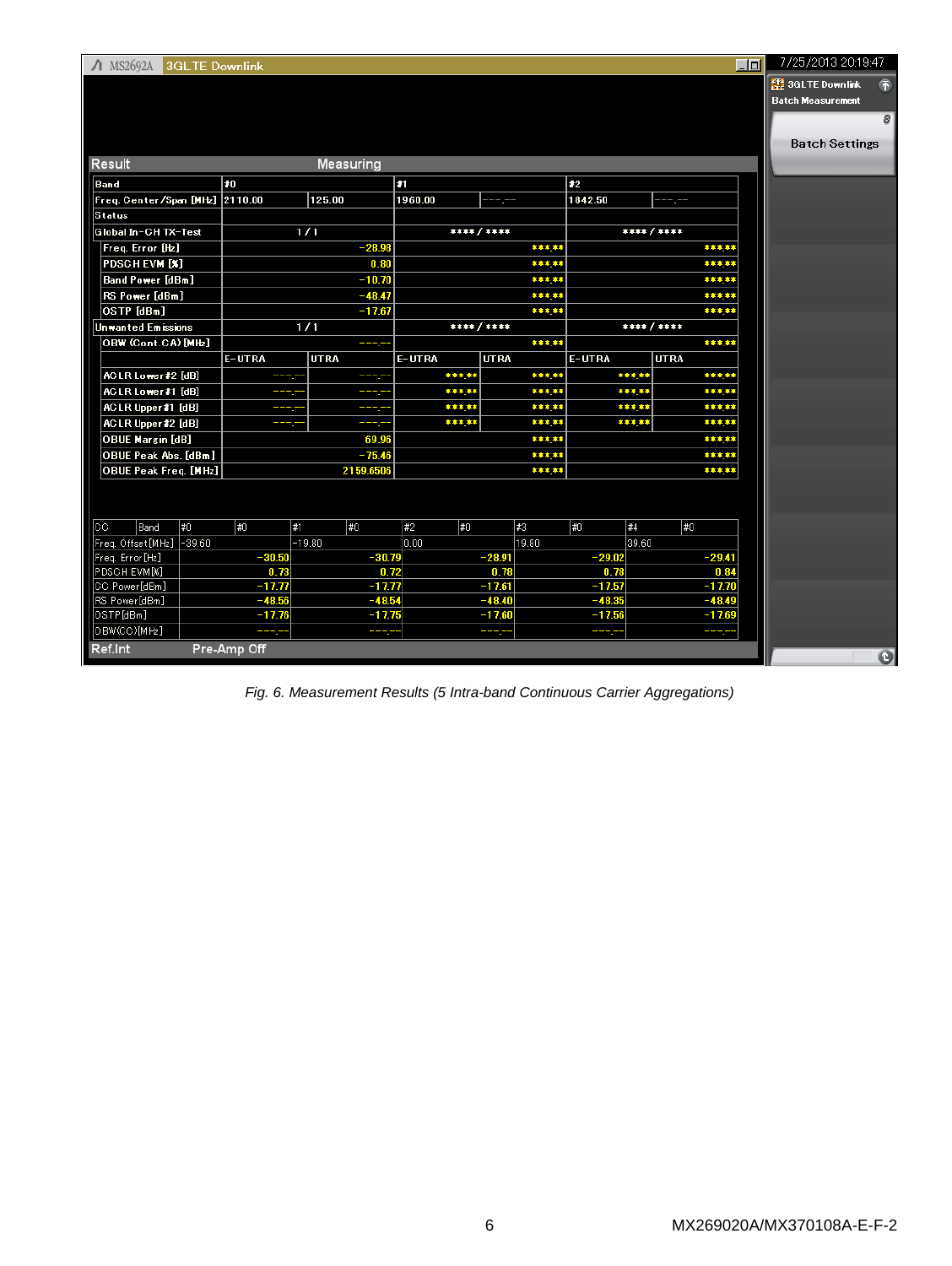The waveforms monitored by the spectrum analyzer appear as shown below. We can see that CC #0, #1, #2, #3 and #4 appear sequentially from the left of the screen.

| / MS2692A |                     | Spectrum Analyzer    |                 |                     |                                |                              |            |                          |                     | $\blacksquare$  | 5/18/2013 18:48:16  |
|-----------|---------------------|----------------------|-----------------|---------------------|--------------------------------|------------------------------|------------|--------------------------|---------------------|-----------------|---------------------|
|           |                     |                      |                 |                     |                                |                              | <b>RBW</b> | 300kHz                   | ATT                 | 10dB            | Spectrum Analyzer 1 |
|           |                     |                      |                 |                     |                                |                              |            |                          | <b>SWT</b>          | 5 <sub>ms</sub> | Trace               |
|           | Reference Level     |                      | $-19.00$ d $Bm$ |                     |                                |                              |            | <b>RMS</b>               |                     | 1001 points     | <b>Active Trace</b> |
| $-19.0$   |                     |                      |                 |                     |                                |                              |            |                          |                     |                 | A                   |
|           |                     |                      |                 |                     |                                |                              |            |                          |                     |                 | دا                  |
| $-29.0$   |                     |                      |                 |                     |                                |                              |            |                          |                     |                 | <b>Trace Type</b>   |
|           |                     | ModrWarNotwarphytytt |                 | ,Hundamandoughhuppa | mithodan <mark>har mark</mark> | <b>WithManwhippyMotoday)</b> |            | <i>phpmlynhoutpulpml</i> |                     |                 | Write               |
| $-39.0$   |                     |                      |                 |                     |                                |                              |            |                          |                     |                 |                     |
| $-49.0$   |                     |                      |                 |                     |                                |                              |            |                          |                     |                 | Storage Mode        |
|           |                     |                      |                 |                     |                                |                              |            |                          |                     |                 | Lin Average         |
| $-59.0$   |                     |                      |                 |                     |                                |                              |            |                          |                     |                 | Storage Count       |
|           |                     |                      |                 |                     |                                |                              |            |                          |                     |                 |                     |
| $-69.0$   |                     |                      |                 |                     |                                |                              |            |                          |                     |                 | 10                  |
|           |                     |                      |                 |                     |                                |                              |            |                          |                     |                 | ڇا                  |
| $-79.0$   |                     |                      |                 |                     |                                |                              |            |                          |                     |                 | Limits              |
|           |                     |                      |                 |                     |                                |                              |            |                          |                     | llyyka/ny.n4    |                     |
| $-89.0$   | <b>Philosophyll</b> |                      |                 |                     |                                |                              |            |                          |                     |                 |                     |
|           |                     |                      |                 |                     |                                |                              |            |                          |                     |                 |                     |
| $-99.0$   |                     |                      |                 |                     |                                |                              |            |                          |                     |                 |                     |
| $-109.0$  |                     |                      |                 |                     |                                |                              |            |                          |                     |                 |                     |
|           |                     |                      |                 |                     |                                |                              |            |                          |                     |                 |                     |
| $-119.0$  |                     |                      |                 |                     |                                |                              |            |                          |                     |                 |                     |
|           | Center 2.110 0GHz   |                      |                 |                     |                                |                              |            |                          | Span 120.000 000MHz |                 | یا<br>Detection     |
| A型Lin     | 10 / 10             | $B -$                |                 | $C -$               | $D -$                          | $E -$                        |            |                          | $F -$               |                 | <b>RMS</b>          |
| Ref.Int   |                     |                      |                 |                     |                                |                              |            |                          |                     |                 | $\bullet$           |

*Fig. 7. Spectrum Display (5 Intra-band Continuous Carrier Aggregations)*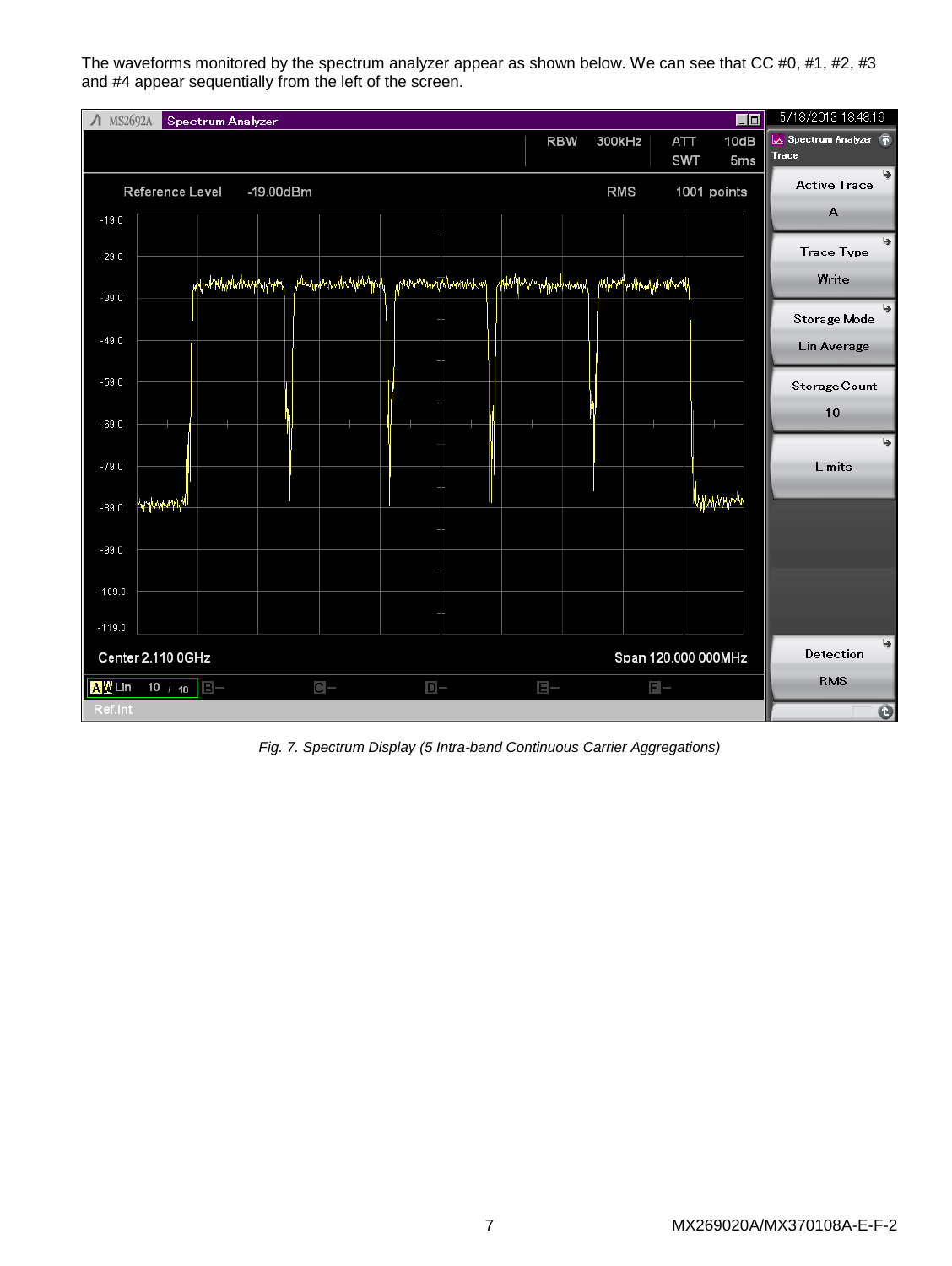## **Measuring Two Intra-band Discontinuous Carrier Aggregations**

Each CC at two bands is measured.

*Table 1. Main Parameters of Created Waveform Pattern (2 Inter-band Discontinuous Carrier Aggregations)*

|                                     | Parameter                         | Value        |
|-------------------------------------|-----------------------------------|--------------|
| Common Settings for<br>Each Carrier | Test Model                        | $E-TM1.1$    |
| Carrier 0                           | Center frequency band             | 800-MHz band |
|                                     | <b>Bandwidth</b>                  | 20 MHz       |
|                                     | Center frequency offset frequency | 0 MHz        |
|                                     | Cell ID                           |              |
| Carrier 1                           | Center frequency band             | 2-GHz band   |
|                                     | <b>Bandwidth</b>                  | 10 MHz       |
|                                     | Center frequency offset frequency | 0 MHz        |
|                                     | Cell ID                           | 2            |



*Fig. 8. Inter-band Discontinuous 2 Carrier Aggregation*

Set-up the instruments as shown in the diagram below.



*Fig. 9. Connection Setup (2 Inter-band Discontinuous Carrier Aggregations)*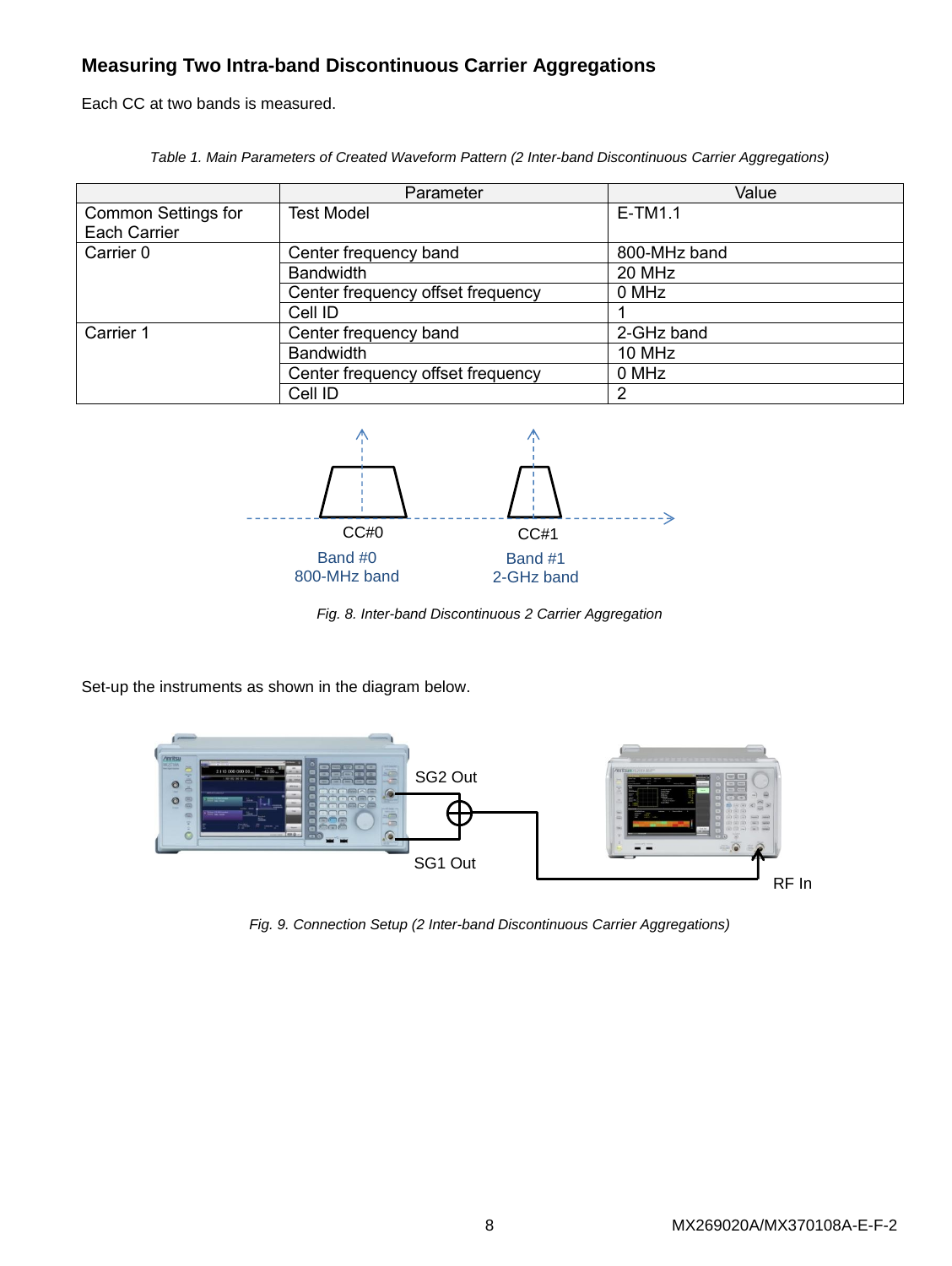## *Signal Creation and Output: Vector Signal Generator Operations*

Use IQproducer built into the MG3710A to create the output signal pattern. The MG3710A Vector Signal Generator operation procedure is described below.

#### [Procedure]

- 1. Press [IQpro] to start IQproducer.
- 2. Press [LTE FDD] ([LTE TDD] for TDD) at the System (Cellular) tab to start LTE IQproducer.
- 3. Set System to LTE-Advanced.
- 4. Set Carrier Aggregation Mode to Inter-band.
- 5. Select the Band #0 tab.
- 6. Put a check mark in the Status checkbox for Band #0 Component Carrier 0.
- 7. Press [E-TM1.1] for Band #0 Component Carrier 0.
- 8. Set Band #0 Bandwidth to 20 MHz and Cell ID to 1 and press [OK].
- 9. Select the Band #1 tab.
- 10. Put a check mark in the Status checkbox for Band #1 Component Carrier 0.
- 11. Press [E-TM1.1] for Band #1 Component Carrier 0.
- 12. Set Band #1 Bandwidth to 10 MHz and Cell ID to 1 and press [OK].

| LIE Easy Setup (LTE FDD) |                          |   |                    |                |                 |                      |                |                  |                            |                    | 図 |
|--------------------------|--------------------------|---|--------------------|----------------|-----------------|----------------------|----------------|------------------|----------------------------|--------------------|---|
|                          |                          | W | Μ∎                 | $\frac{M}{D}$  | AC <sub>1</sub> | $\mathbb{R}$         | $\sqrt{N}$     | <sup>Clips</sup> | 圃<br>团                     | Normal Setup       |   |
| System<br>Common-        |                          |   | LTE-Advanced       |                |                 | Test Type            | ヱ゚             |                  | BS Test/E-UTRA Test Models |                    |   |
|                          | Carrier Aggregation Mode |   |                    | Inter-band     |                 |                      |                |                  |                            |                    |   |
|                          | Band#0                   |   | Band#1             |                |                 |                      |                |                  |                            |                    |   |
| Component Carrier Status |                          |   | Bandwidth<br>(MHz) | Cell ID        | Gain<br>(dB)    | Freq Offset<br>(MHz) | Phase<br>(deq) | Delay<br>(T5)    | BS Test/E-UTRA Test Models |                    |   |
|                          | ⊠<br>$\circ$             |   | 20                 | $\overline{I}$ | 0.00            | 0.0000               | $\overline{O}$ | $\Omega$         | E-TM1.1                    |                    |   |
|                          | $\overline{\phantom{a}}$ |   | $\Box$             |                |                 |                      |                |                  |                            | E-TM1.1            |   |
|                          | $\overline{c}$           |   | $\Box$             |                |                 |                      |                |                  |                            | E-TM1.1            |   |
|                          | 3                        |   | $\Box$             |                |                 |                      |                |                  |                            | E-TM1.1            |   |
|                          | $\overline{4}$           |   | $\Box$             |                |                 |                      |                |                  |                            | E-TM1.1            |   |
|                          | Pattern Setting -        |   |                    |                |                 |                      |                |                  |                            |                    |   |
| Package                  |                          |   | LTE-A FDD          |                |                 |                      |                |                  |                            |                    |   |
|                          | Export File Name         |   | 2Bands_E-TM        |                |                 |                      | Comment        |                  | Calculation & Load         | Calculation & Play |   |

*Fig. 10. IQproducer Settings (Inter-band Discontinuous 2 Carrier Aggregations)*

- 13. Press [Calculation & Play].
- The package name is LTE-A\_FDD ("LTE-A\_TDD" for TDD)and the pattern name is 2Bands\_E-TM.
- 14. When the SG Setting window is displayed, set the frequency and level for SG1 and SG2 and press [OK]. Use the following settings in this demonstration:

| <b>SG1 Frequency</b> | 2110 MHz  |
|----------------------|-----------|
| SG1 Amplitude        | $-10$ dBm |
| <b>SG2 Frequency</b> | 800 MHz   |
| SG2 Amplitude        | $-10$ dBm |

- 15. Press RF Output [Mod On/Off] and [On/Off] to output the modulation signal.
- 16. Press 2nd RF Output [Mod On/Off] and [On/Off] to output the modulation signal.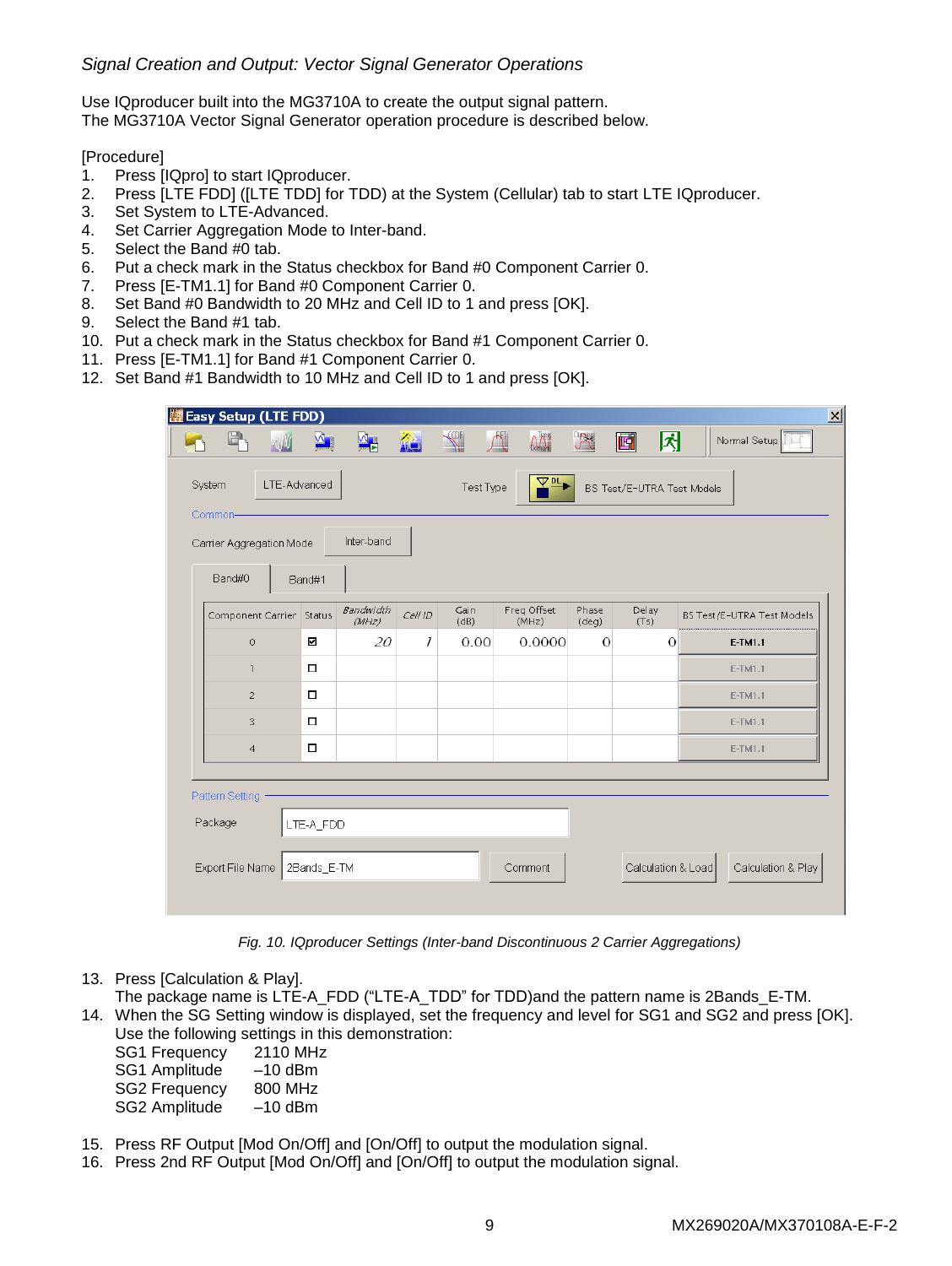## *Signal Analyzer Operations*

Set the signal analyzer as follows:

[Procedure]

- 1. Press [Measure]  $\rightarrow$  [ $\rightarrow$ ] (Function Menu page 2)  $\rightarrow$  [F1] Batch Measurement.
- 2. Press [F1] Batch Settings.
- 3. Press [F2] Band Settings.
- 4. Set the Band Settings parameters as follows:
	- Band #0 Checked
	- Band #0 Carrier Frequency 2110 MHz
	- Band #0 OBUE Standard Wide BS Cat. A 1-3G
	- Band #0 Contiguous Mode Off
	- Band #1 Checked
	- Band #1 Carrier Frequency 800 MHz
	- Band #1 OBUE Standard Wide BS Cat. A <1G
	- Band #1 Contiguous Mode Off
	- Band #2 Unchecked
		-
- 5. Press [F3] Component Carrier Settings.
- 6. Set the Component Carrier Settings parameters as follows:
	- CC #0, 1 Checked
	- CC #2, 3, 4 Unchecked
	- CC #0 Frequency Band Band #0
	- CC #0 Frequency Offset 0 MHz
	- CC #0 Bandwidth 20 MHz
	- CC #0 Test Model E-TM1.1
	- CC #1 Frequency Band Band #1
	- CC #1 Frequency Offset 0 MHz
	- CC #1 Bandwidth 10 MHz
	- CC #1 Test Model E-TM1.1
- 7. Press [F7] Set.
- 8. Press [Single] to start measurement.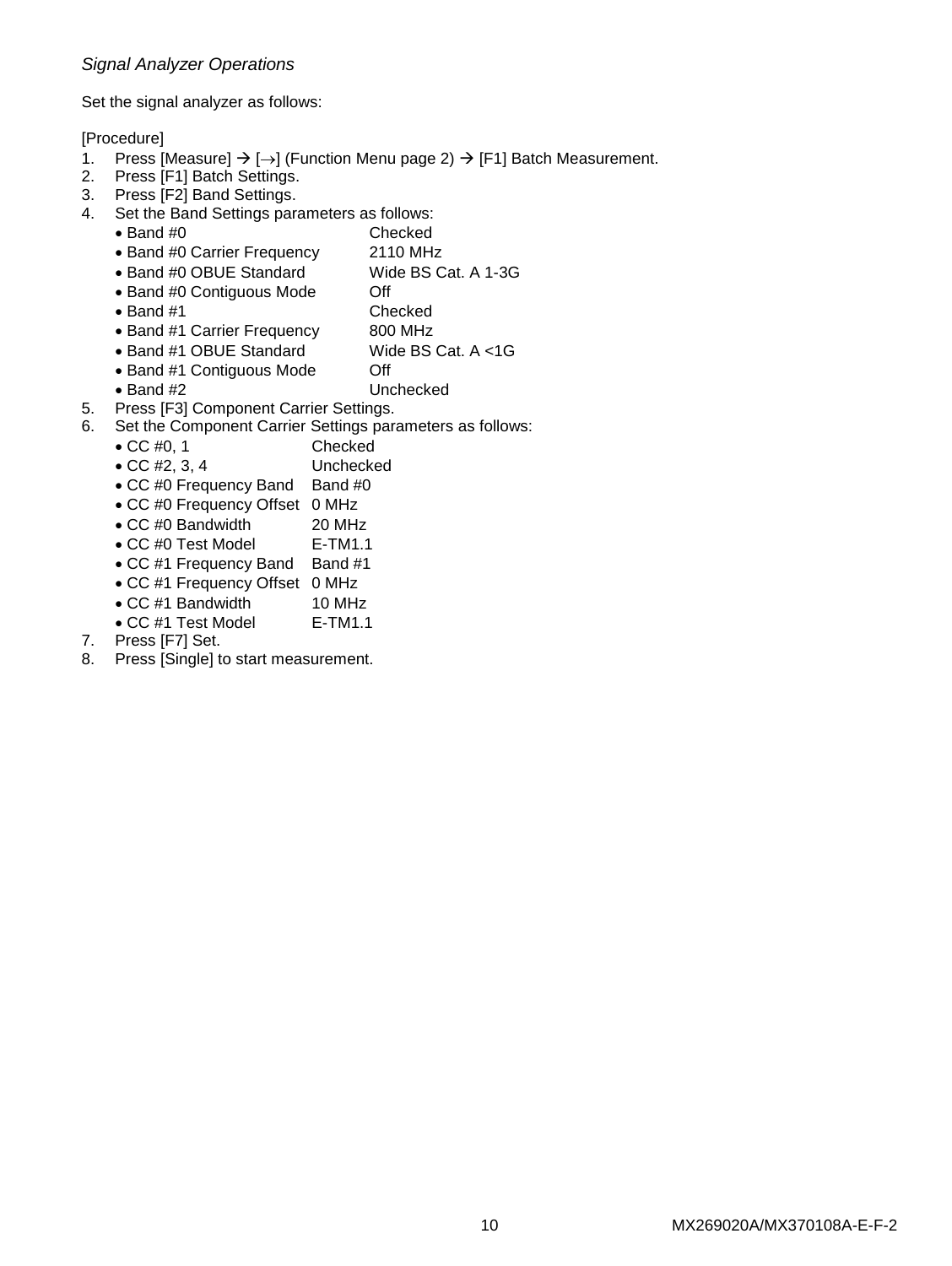The measurement results for each band are displayed at the top of the screen and the measurement results for each component carrier are displayed at the bottom.

| $\Lambda$ MS2692A<br><b>3GLTE Downlink</b> |          |             |           |             |                |             | 回     | 5/18/2013 19:22:17       |
|--------------------------------------------|----------|-------------|-----------|-------------|----------------|-------------|-------|--------------------------|
|                                            |          |             |           |             |                |             |       | 3GLTE Downlink<br>量      |
|                                            |          |             |           |             |                |             |       | <b>Batch Measurement</b> |
|                                            |          |             |           |             |                |             |       | 8                        |
|                                            |          |             |           |             |                |             |       |                          |
|                                            |          |             |           |             |                |             |       | <b>Batch Settings</b>    |
| <b>Result</b>                              |          |             |           |             |                |             |       |                          |
| Band                                       | ≵0       |             | и         |             | $\mathbf{z}_2$ |             |       |                          |
| Freq. Center/Span [MHz] 2110.00            |          | 125.00      | 800.00    | 125.00      | 1842.50        |             |       |                          |
| <b>Status</b>                              |          |             |           |             |                |             |       |                          |
| Global In-CH TX-Test                       |          | 1/1         |           | 1/1         |                | **** / **** |       |                          |
| Freq. Error [Hz]                           |          | $-1.72$     |           | $-0.78$     |                |             | ***** |                          |
| <b>PDSCHEVM [%]</b>                        |          | 1.12        |           | 0.94        |                |             | ***** |                          |
| Band Power [dBm]                           |          | $-16.82$    |           | $-15.72$    |                |             | ***** |                          |
| RS Power [dBm]                             |          | $-47.62$    |           | $-43.56$    |                |             | ***** |                          |
| OSTP [dBm]                                 |          | $-16.82$    |           | $-15.78$    |                |             | ***** |                          |
| Unwanted Emissions                         |          | 1/1         | 1/1       |             |                | **** / **** |       |                          |
| OBW (Cont.CA) [MHz]                        |          | ----        |           | ----        |                |             | ***** |                          |
|                                            | E-UTRA   | <b>UTRA</b> | E-UTRA    | <b>UTRA</b> | E-UTRA         | <b>UTRA</b> |       |                          |
| ACLR Lower#2 [dB]                          | $-46.24$ | $-49.94$    | $-48.45$  | $-50.90$    | *****          |             | ***** |                          |
| ACLR Lower#1 [dB]                          | $-43.25$ | $-48.52$    | $-45.59$  | $-47.96$    | *****          |             | ***** |                          |
| ACLR Upper#1 [dB]                          | $-41.15$ | $-47.13$    | $-44.85$  | $-48.57$    | *****          |             | ***** |                          |
| ACLR Upper#2 [dB]                          | $-41.63$ | $-47.43$    | $-46.44$  | $-49.24$    | *****          |             | ***** |                          |
| <b>OBUE Margin [dB]</b>                    |          | 64.57       |           | 57.59       |                |             | ***** |                          |
| OBUE Peak Abs. [dBm]                       |          | -77.07      |           | $-63.09$    |                |             | ***** |                          |
| OBUE Peak Freq. [MHz]                      |          | 2125.6311   |           | 794.9493    |                |             | ***** |                          |
|                                            |          |             |           |             |                |             |       |                          |
|                                            |          |             |           |             |                |             |       |                          |
| #0<br>lcc<br>Band                          | #0       | 1#<br>∥#1   | #2<br>1#0 | #3          | #0<br>#4       | #0          |       |                          |
| Freq. Offset[MHz] 0.00                     |          | 0.00        | 0.00      | 20.00       |                | 40.00       |       |                          |
| Freq. Error [Hz]                           | $-1.72$  | $-0.78$     |           | *****       | *****          |             | ***** |                          |
| PDSCH EVM[%]                               | 1.12     | 0.94        |           | *****       | *****          |             | ***** |                          |
| CC Power[dBm]                              | $-16.83$ | $-15.72$    |           | *****       | *****          |             | ***** |                          |
| RS Power[dBm]                              | $-47.62$ | $-43.56$    |           | *****       | *****          |             | ***** |                          |
| OSTP[dBm]                                  | $-16.82$ | $-15.78$    |           | *****       | *****          |             | ***** |                          |
| OBW(CC)[MHz]                               | 17.8436  | 8.9508      |           | *****       | *****          |             | ***** |                          |
| Ref.Int                                    |          |             |           |             |                |             |       | $\bullet$                |
|                                            |          |             |           |             |                |             |       |                          |

*Fig. 11. Measurement Results (2 Inter-band Discontinuous Carrier Aggregations)*

The measurement results (OBW (Cont. CA)) indicate the occupied bandwidth results for intra-band continuous carriers. Since there are no continuous carriers under these measurement conditions, no results are displayed for (OBW (Cont. CA)).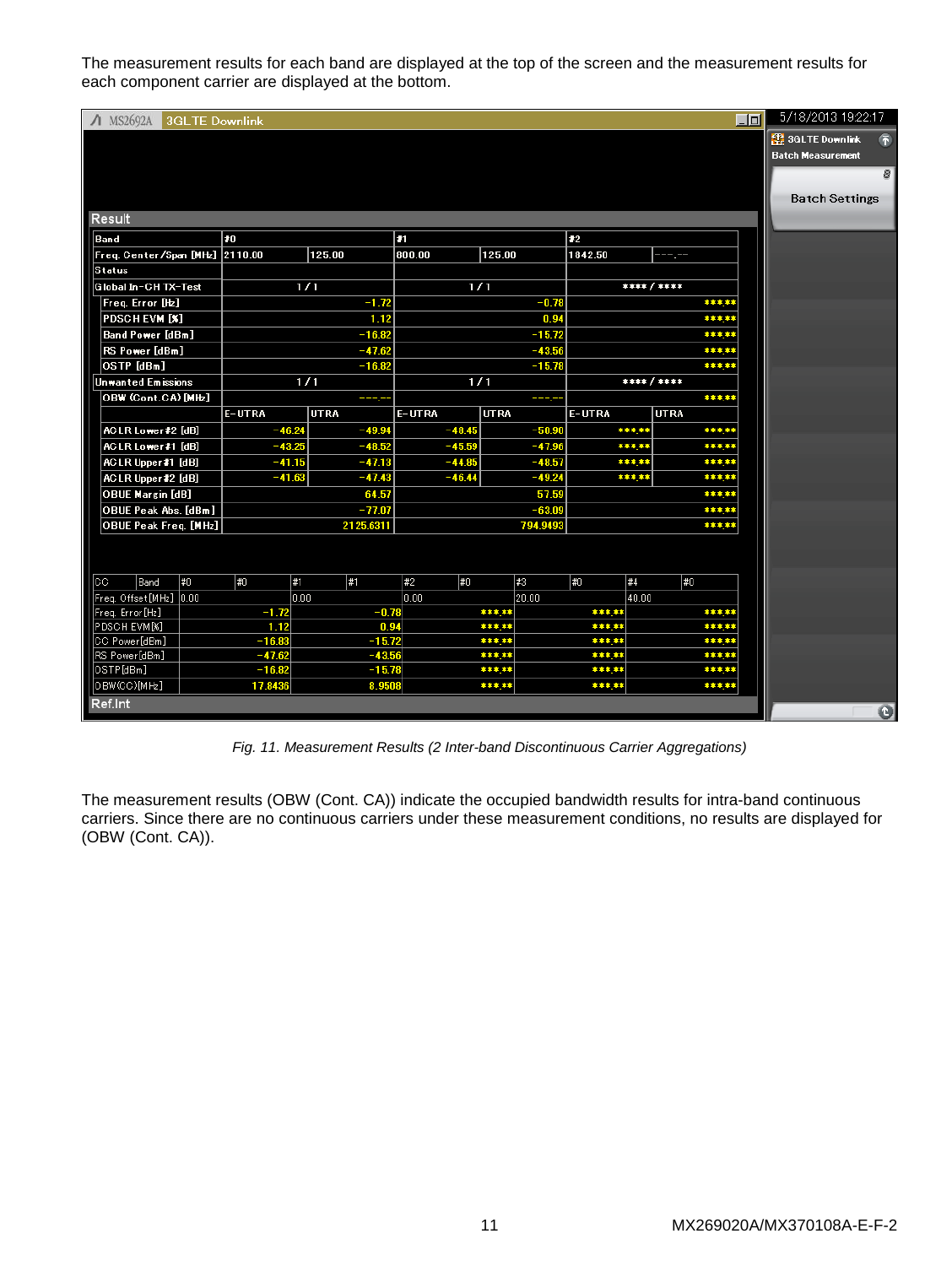The waveforms monitored by the spectrum analyzer appear as shown below. We can see the CC #0 at the left of the screen is in the 800-MHz band and CC#1 at the right side is in the 2-GHz band.

| $\Lambda$ MS2692A                                       |                 | Spectrum Analyzer                                       |                                                                                                             |                            |              |            |            |                            | 画面                      | 7/9/2013 09:19:24                      |    |
|---------------------------------------------------------|-----------------|---------------------------------------------------------|-------------------------------------------------------------------------------------------------------------|----------------------------|--------------|------------|------------|----------------------------|-------------------------|----------------------------------------|----|
| $MKR -$                                                 | A               |                                                         | 793.500 000 00 MHz                                                                                          |                            | $-22.64$ dBm | <b>RBW</b> | 3MHz       | <b>M</b> ATT<br><b>SWT</b> | 14dB<br>5 <sub>ms</sub> | Spectrum Analyzer<br>Spectrum Analyzer |    |
| $0.0\,$                                                 | Reference Level |                                                         | $0.00$ d $Bm$                                                                                               |                            |              |            | <b>RMS</b> |                            | 1001 points             | Frequency                              | دا |
| $-10.0$<br>$-20.0$                                      |                 |                                                         |                                                                                                             |                            |              |            |            |                            |                         | Span                                   | پا |
| $-30.0$<br>$-40.0$<br>$-50.0$                           |                 |                                                         |                                                                                                             |                            |              |            |            |                            |                         | Amplitude                              | ھا |
| $-60.0$<br>$-70.0$                                      | Ť.              |                                                         | hannykalusyaammuhyudousuunyinphymaunpusiuluntukmisekyhyuanparhhuanparadraakasinhaannyinkhymauntikid hijnuny |                            |              |            |            |                            |                         | BW                                     | ھا |
| $-80.0$<br>$-90.0$                                      |                 |                                                         |                                                                                                             |                            |              |            |            |                            |                         | Marker                                 | ھا |
| $-100.0$<br><b>Marker List</b>                          | Center 1.475GHz |                                                         |                                                                                                             |                            |              |            |            | Span 1.450 000 000GHz      |                         | Trace                                  | دا |
| <b>MKR</b><br>$\overline{\mathbf{1}}$<br>$\overline{2}$ |                 | Frequency<br>793.500 000 00 MHz<br>2.108 650 000 00 GHz | Level                                                                                                       | $-22.64$ dBm<br>-21.33 dBm | <b>MKR</b>   | Frequency  |            | Level                      |                         | Trigger/Gate                           |    |
| A型Off                                                   |                 | $B -$                                                   | $C -$                                                                                                       | $D-$                       |              | $E -$      |            | $F -$                      |                         | Time/Sweep                             |    |
| Ref.Int                                                 |                 | Pre-Amp Off                                             |                                                                                                             |                            |              |            |            |                            |                         | $1$ of $2$<br>$\Box$                   |    |

*Fig. 12. Spectrum Display (2 Inter-band Discontinuous Carrier Aggregations)*